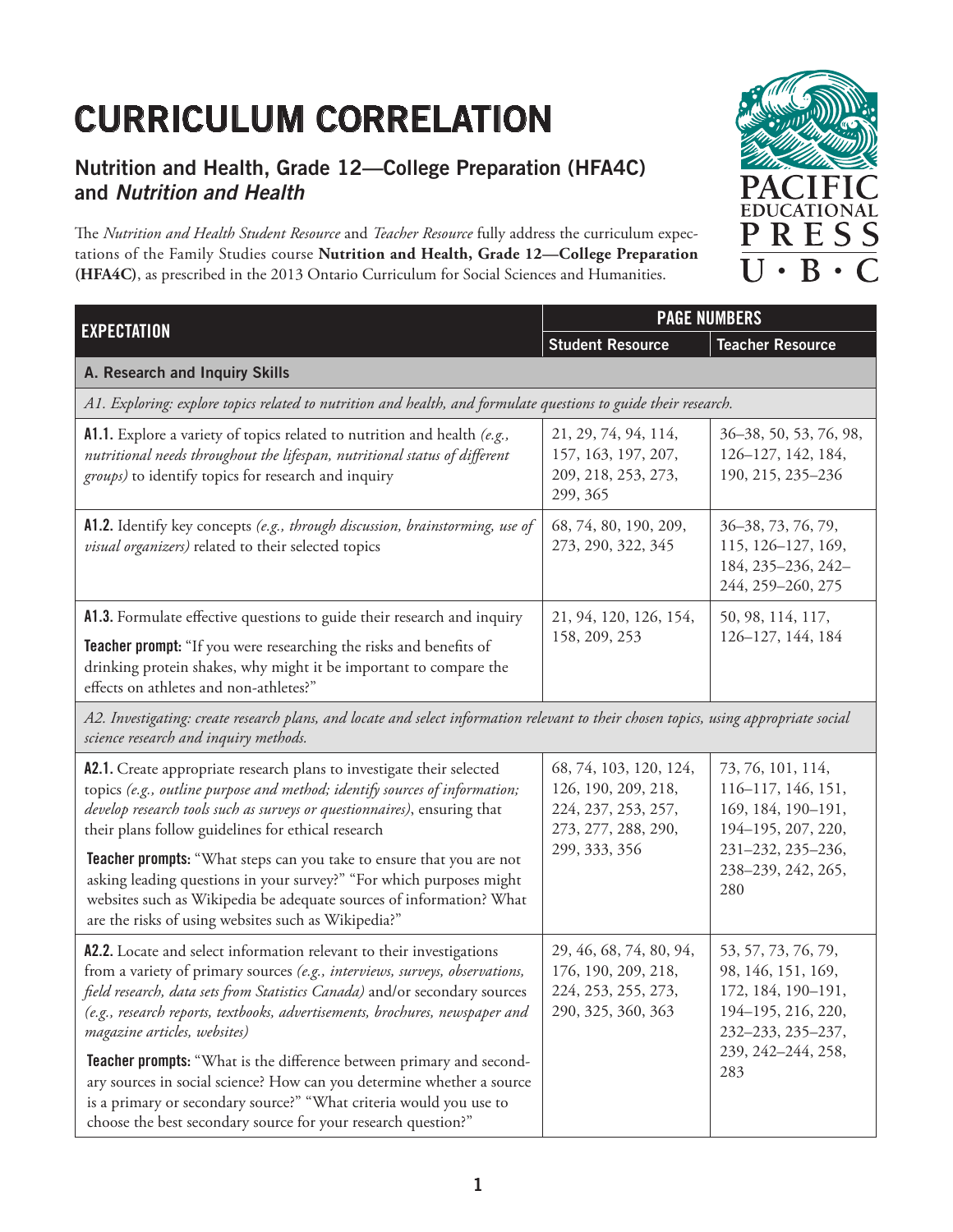

|                                                                                                                                                                                                                                                                                                                                                                   | <b>PAGE NUMBERS</b>                                                                                                                                                   |                                                                                                                                                                        |
|-------------------------------------------------------------------------------------------------------------------------------------------------------------------------------------------------------------------------------------------------------------------------------------------------------------------------------------------------------------------|-----------------------------------------------------------------------------------------------------------------------------------------------------------------------|------------------------------------------------------------------------------------------------------------------------------------------------------------------------|
| <b>EXPECTATION</b>                                                                                                                                                                                                                                                                                                                                                | <b>Student Resource</b>                                                                                                                                               | <b>Teacher Resource</b>                                                                                                                                                |
| A2.3. Based on preliminary research, for each investigation formulate a<br>hypothesis, thesis statement, or research question, and use it to focus<br>their research                                                                                                                                                                                              | 94, 120, 197, 209,<br>299, 335, 365                                                                                                                                   | 98, 114, 184, 190-191                                                                                                                                                  |
| A3. Processing Information: assess, record, analyse, and synthesize information gathered through research and inquiry.                                                                                                                                                                                                                                            |                                                                                                                                                                       |                                                                                                                                                                        |
| A3.1. Assess various aspects of information gathered from primary and<br>secondary sources (e.g., accuracy, relevance, reliability, inherent values<br>and bias, voice)                                                                                                                                                                                           | 209, 218, 224, 273,<br>280, 290, 356                                                                                                                                  | 184, 190-191,<br>194-195, 235-236,<br>240-242, 280                                                                                                                     |
| Teacher prompts: "What strategies can you use to determine the<br>relevance of the information you have gathered?" "If two information<br>sources contradict each other, how might you determine which is more<br>reliable?" "What is your own personal connection to the research, and<br>how does this affect your interpretation of the information gathered?" |                                                                                                                                                                       |                                                                                                                                                                        |
| A3.2. Record and organize information and key ideas using a variety<br>of formats (e.g., journals, logs, report outlines, notes, graphic organizers,<br>audio/visual/digital records)                                                                                                                                                                             | 74, 98, 103, 120, 124,<br>154, 161, 179, 209,<br>212, 218, 224, 253,<br>255                                                                                           | 76, 97-98, 101,<br>114-116, 144-146,<br>151, 163, 184, 187,<br>190-191, 194-195,<br>216, 220                                                                           |
| A3.3. Analyse and interpret research information (e.g., compare informa-<br>tion from various sources; make connections; identify gaps that necessitate<br>further research)                                                                                                                                                                                      | 29, 46, 68, 98, 103,<br>107, 120, 124, 126,<br>154, 161, 176, 179,<br>209, 212, 218, 224,<br>237, 240, 253, 255,<br>273, 277, 280, 288,<br>290, 319, 333, 356,<br>363 | 53, 57, 73, 97-98,<br>101, 114, 116-117,<br>144-146, 151, 163,<br>172, 184, 187,<br>190-191, 194-195,<br>207, 220, 231-232,<br>235-236, 238-244,<br>261, 265, 280, 283 |
| A3.4. Demonstrate academic honesty by documenting the sources of all<br>information generated through research                                                                                                                                                                                                                                                    | 120, 124, 190, 209,<br>218, 224, 237, 273,<br>277, 288, 290                                                                                                           | 114, 116, 146, 151,<br>169, 184, 190-191,<br>194-195, 207, 220,<br>231-232, 235-236,<br>238-239, 242                                                                   |
| A3.5. Synthesize findings and formulate conclusions (e.g., weigh and<br>connect information to determine the answer to their research question)                                                                                                                                                                                                                   | 68, 80, 98, 120, 124,<br>126, 154, 209, 218,<br>224, 240, 253, 255,<br>273, 280, 290, 356,<br>360, 363                                                                | 73, 79, 97-98, 114,<br>116-117, 144, 146,<br>151, 184, 190-191,<br>194-195, 207, 220,<br>235-236, 240-244,<br>280, 283                                                 |
| A4. Communicating and Reflecting: communicate the results of their research and inquiry clearly and effectively, and reflect on<br>and evaluate their research, inquiry, and communication skills.                                                                                                                                                                |                                                                                                                                                                       |                                                                                                                                                                        |

| <b>A4.1.</b> Use an appropriate format (e.g., brochure, flyer, poster, report, mul-<br>timedia presentation) to communicate the results of their research and | 21, 29, 74, 80, 120,<br>124, 126, 157, 209, | 50, 53, 76, 79,<br>$114 - 117, 142, 146,$ |
|---------------------------------------------------------------------------------------------------------------------------------------------------------------|---------------------------------------------|-------------------------------------------|
| inquiry effectively for a specific purpose and audience                                                                                                       | 218, 253, 277                               | 151, 184, 190, 220,<br>232-233, 237-239.  |
|                                                                                                                                                               |                                             | 288-289                                   |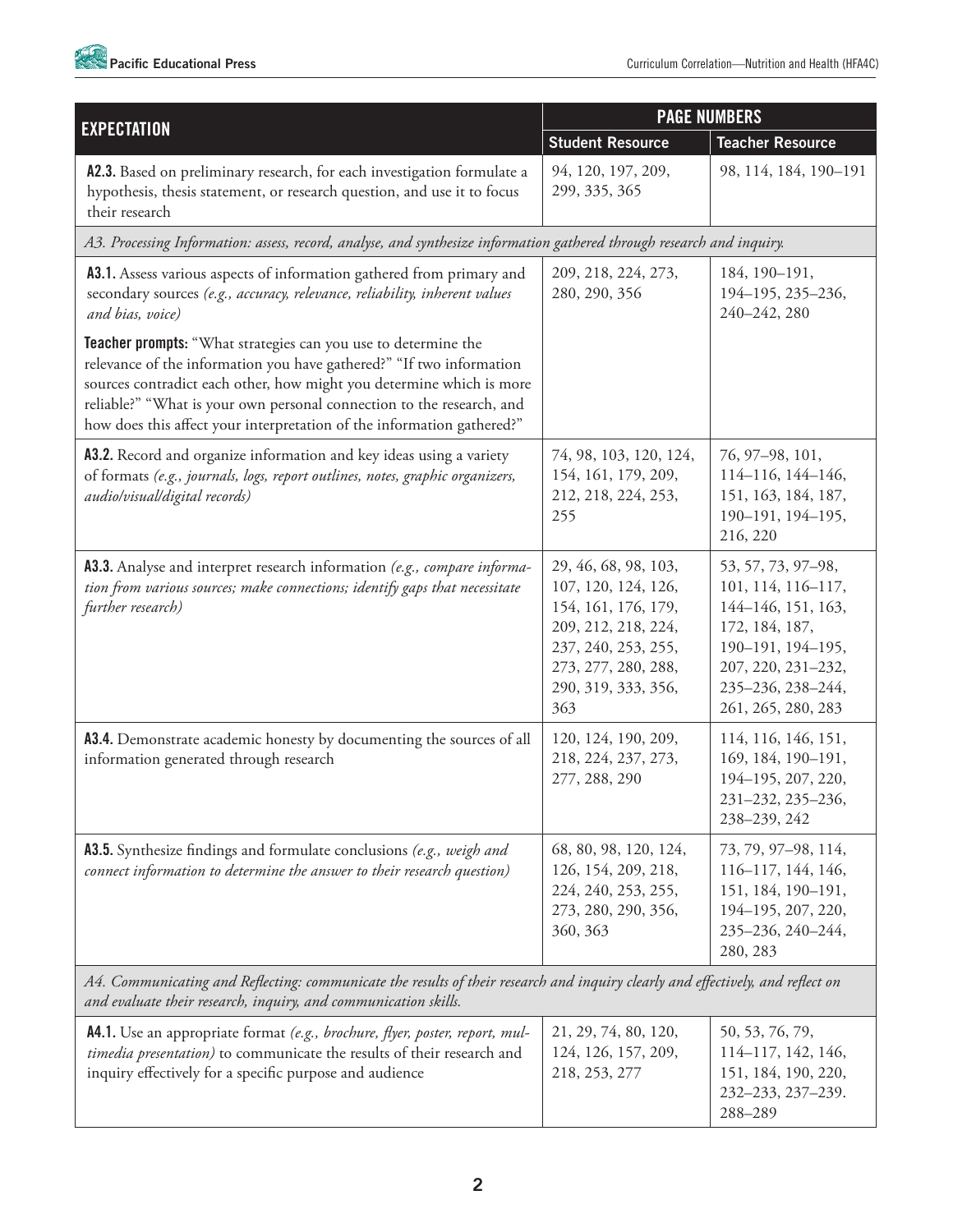

| <b>PAGE NUMBERS</b>                                                                                                                                                                                                                                                                                                                                                                              |                                                                                                                                                           |                                                                                                                                                 |
|--------------------------------------------------------------------------------------------------------------------------------------------------------------------------------------------------------------------------------------------------------------------------------------------------------------------------------------------------------------------------------------------------|-----------------------------------------------------------------------------------------------------------------------------------------------------------|-------------------------------------------------------------------------------------------------------------------------------------------------|
| <b>EXPECTATION</b>                                                                                                                                                                                                                                                                                                                                                                               | <b>Student Resource</b>                                                                                                                                   | <b>Teacher Resource</b>                                                                                                                         |
| A4.2. Use terms relating to nutrition and health correctly (e.g., mac-<br>ronutrient, micronutrient, nutrient deficiency, nutrient retention, food<br>security, water potability, functional food)                                                                                                                                                                                               | 68, 82, 98, 103, 107,<br>120, 124, 126, 154,<br>157, 158, 161, 176,<br>179, 195, 207, 209,<br>218, 224, 237, 240,<br>253, 255, 273, 319,<br>322, 325, 333 | 73, 80, 98, 101, 114-<br>117, 142, 144-146,<br>151, 163, 169, 172,<br>184, 190, 194-195,<br>207, 216, 220,<br>235-236, 258-261,<br>265, 288-289 |
| A4.3. Clearly communicate the results of their inquiries (e.g., write<br>clearly, organize ideas logically, use language conventions properly), and<br>follow APA conventions for acknowledging sources (e.g., generate a<br>reference list in APA style)                                                                                                                                        | 120, 124, 190, 209,<br>218, 224, 237, 240,<br>253, 273, 277, 288,<br>290                                                                                  | 114, 116, 146, 151,<br>169, 184, 190,<br>194-195, 207, 220,<br>231-233, 235-239,<br>242-244, 288-289                                            |
| A4.4. Demonstrate an understanding of the general research process by<br>reflecting on and evaluating their own research, inquiry, and commu-<br>nication skills                                                                                                                                                                                                                                 | 98, 126, 161, 209,<br>224, 273, 290, 363,<br>365                                                                                                          | 97-98, 117, 145, 184,<br>194-195, 235-236,<br>242, 283, 288-289                                                                                 |
| Teacher prompts: "How might the research methods you used have<br>affected the results you obtained?" "How did the primary and/or<br>secondary sources you used confirm what you already knew and<br>understood about the topic? How did your primary and/or secondary<br>sources contradict what you thought was true?" "What steps might<br>you take to enhance your research/inquiry skills?" |                                                                                                                                                           |                                                                                                                                                 |
| <b>B. Nutrition and Health</b>                                                                                                                                                                                                                                                                                                                                                                   |                                                                                                                                                           |                                                                                                                                                 |
| B1. Nutrients: demonstrate an understanding of nutrients and their connection to physical health.                                                                                                                                                                                                                                                                                                |                                                                                                                                                           |                                                                                                                                                 |
| B1.1. Describe sources and functions of macronutrients (i.e., carbo-<br>hydrates, fats, proteins), micronutrients (i.e., vitamins, minerals), and<br>water                                                                                                                                                                                                                                       | $51 - 77$                                                                                                                                                 | 70-74, 77, 80, 146,<br>151, 288                                                                                                                 |
| Teacher prompt: "What are the types of fat that the body needs most?<br>What are good sources of these fats?"                                                                                                                                                                                                                                                                                    |                                                                                                                                                           |                                                                                                                                                 |
| <b>B1.2.</b> Describe the causes and symptoms of nutrient deficiencies (e.g.,<br>rickets, pellagra, goitre, anaemia, osteoporosis, scurvy, kwashiorkor, maras-<br>mus, beriberi) and excesses (e.g., iron toxicity, fluorosis)                                                                                                                                                                   | 55-56, 62-63, 66-67,<br>$69 - 73, 77$                                                                                                                     | 75-77, 80, 146, 151,<br>288                                                                                                                     |
| <b>Teacher prompts:</b> "Which nutrients are needed to prevent osteoporo-<br>sis?" "What is a goitre and why are goitres less common in Canada<br>now than fifty years ago?"                                                                                                                                                                                                                     |                                                                                                                                                           |                                                                                                                                                 |
| <b>B1.3.</b> Describe the nutrient content of specific foods, using available<br>food and nutrition information (e.g., Nutrition Facts tables, food compa-<br>ny nutrition information, nutrient-values databases, information provided<br>by health and nutrition professionals)                                                                                                                | $78 - 82$                                                                                                                                                 | 78-80, 146, 151, 288                                                                                                                            |
| <b>Teacher prompt:</b> "What criteria would you use to determine the best<br>source of nutrients when comparing similar foods?"                                                                                                                                                                                                                                                                  |                                                                                                                                                           |                                                                                                                                                 |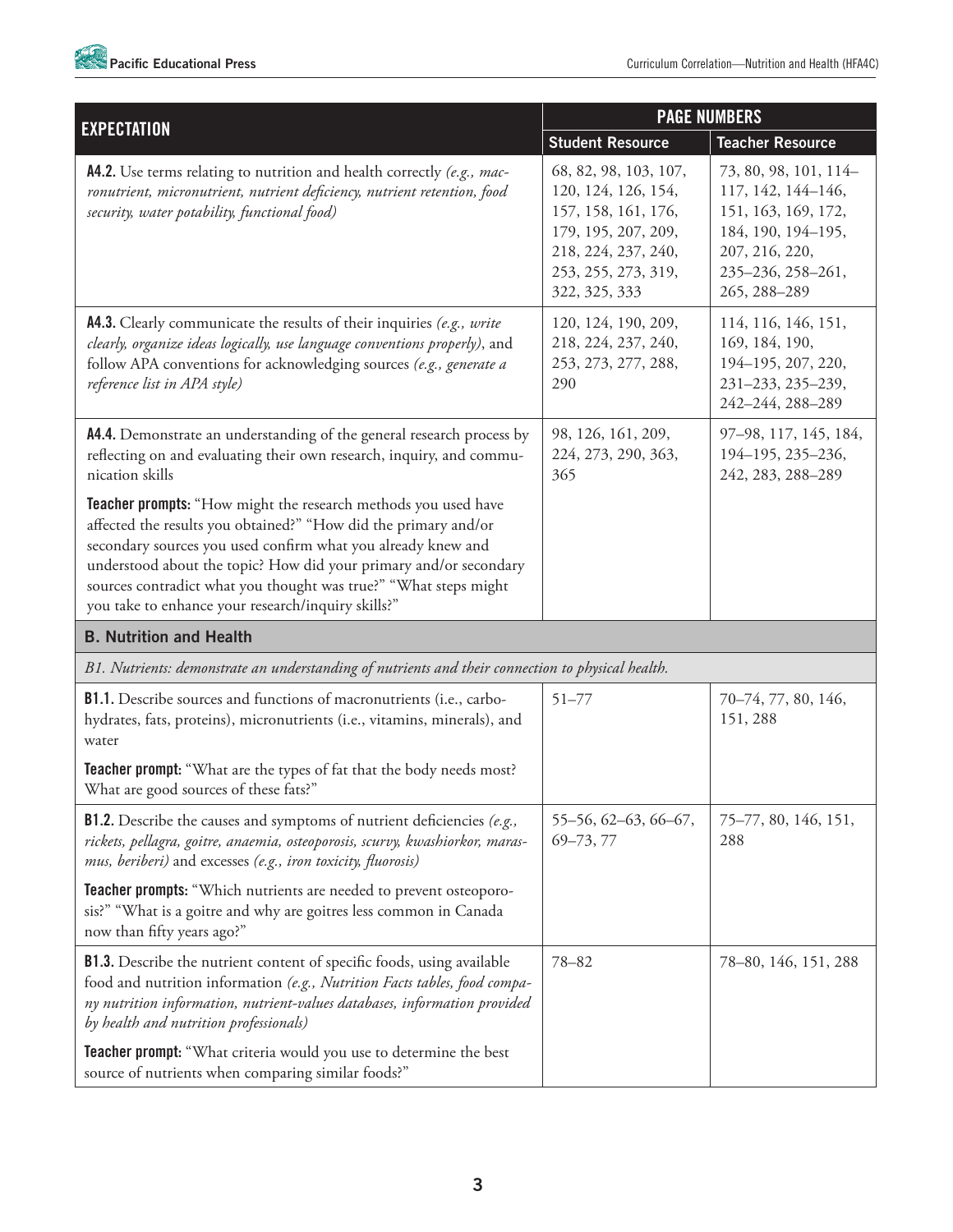

|                                                                                                                                                                                                                                                                                                     | <b>PAGE NUMBERS</b>      |                                    |
|-----------------------------------------------------------------------------------------------------------------------------------------------------------------------------------------------------------------------------------------------------------------------------------------------------|--------------------------|------------------------------------|
| <b>EXPECTATION</b>                                                                                                                                                                                                                                                                                  | <b>Student Resource</b>  | <b>Teacher Resource</b>            |
| <b>B1.4.</b> Plan and prepare a food item or items to ensure optimal nutrient<br>content and retention (e.g., choose nutrient-dense foods; steam rather<br>than boil vegetables)                                                                                                                    | 75, 83, 118-120, 137     | 80-84, 114, 122-125                |
| B2. Food Guides: demonstrate an understanding of Canada's Food Guide and its role in promoting physical health.                                                                                                                                                                                     |                          |                                    |
| B2.1. Describe the evolution of Canada's Food Guide over time (e.g.,<br>changes in name, food groups, objectives, serving amounts, key recommen-<br>dations)                                                                                                                                        | $86 - 93$                | 91-94, 103, 151, 288               |
| Teacher prompts: "What are the main differences between the current<br>and previous versions of Canada's Food Guide?" "What new recom-<br>mendations appear?"                                                                                                                                       |                          |                                    |
| <b>B2.2.</b> Outline the main nutrients found in each of the food groups in<br>Canada's Food Guide (e.g., carbohydrates in the Grain Products group,<br>protein in the Meat and Alternatives and Milk and Alternatives groups)                                                                      | $92 - 96$                | 96-98, 103, 146, 151,<br>288       |
| Teacher prompt: "In addition to protein, what other nutrients are found<br>in the Meat and Alternatives group?"                                                                                                                                                                                     |                          |                                    |
| <b>B2.3.</b> Describe research findings that support the recommendations<br>and guidelines in Canada's Food Guide (e.g., research showing that<br>wholegrain products have more vitamins, minerals, and fibre than compa-<br>rable non-whole-grain products)                                        | $92 - 102$               | 96-98, 101, 103, 151,<br>288       |
| <b>B2.4.</b> Compare the key recommendations in Canada's Food Guide to<br>those in food guides from other countries (e.g., Dietary Guidelines for<br>Americans, Mediterranean Food Guide, Chinese Food Guide) and food<br>guides designed for special groups (e.g., vegetarians, vegans, diabetics) | 108-112                  | 100-103, 151, 288                  |
| Teacher prompts: "Why might particular groups need specialized food<br>guides?" "What similarities are there among the different food guides?"                                                                                                                                                      |                          |                                    |
| B2.5. Prepare a food item or items to reflect specific recommendations<br>in Canada's Food Guide (e.g., reduce fat or sodium; use whole grains,<br>dark green or orange vegetables, beans or lentils)                                                                                               | $104 - 107$              | 98-99, 103-105, 288                |
| B3. Energy Balance: demonstrate an understanding of the physical processes involved in maintaining energy balance.                                                                                                                                                                                  |                          |                                    |
| <b>B3.1.</b> Describe the processes of food digestion, absorption, and metab-<br>olism                                                                                                                                                                                                              | 127-133, 137             | 118-120, 123, 151,<br>288          |
| <b>Teacher prompt:</b> "What are the main organs that are directly involved in<br>food digestion?"                                                                                                                                                                                                  |                          |                                    |
| <b>B3.2.</b> Analyse foods to determine their macronutrient content (i.e., the<br>percentage of calories from protein, fat, and carbohydrates)                                                                                                                                                      | 118-119, 148-149,<br>162 | 137-138, 146,<br>150-151, 288      |
| B3.3. Explain the concept of energy balance, and describe how energy<br>balance can be achieved (e.g., by changing the quantity and types of food<br>eaten; by changing the type, duration, or intensity of exercise)                                                                               | $121 - 126$ , 137        | 114-116, 122-123,<br>146, 151, 288 |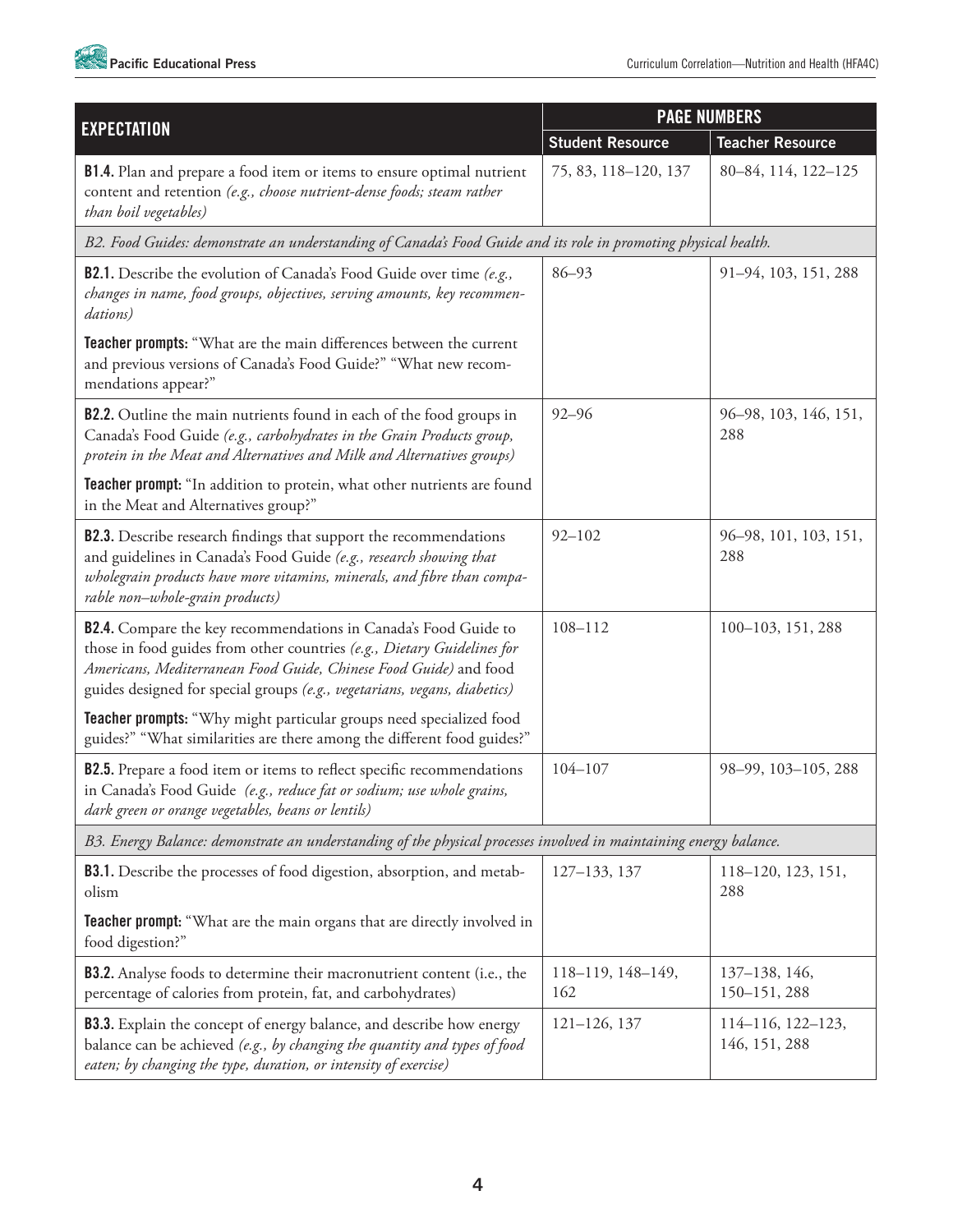

| <b>EXPECTATION</b>                                                                                                                                                                                                                                                                                                       | <b>PAGE NUMBERS</b>           |                                                               |
|--------------------------------------------------------------------------------------------------------------------------------------------------------------------------------------------------------------------------------------------------------------------------------------------------------------------------|-------------------------------|---------------------------------------------------------------|
|                                                                                                                                                                                                                                                                                                                          | <b>Student Resource</b>       | <b>Teacher Resource</b>                                       |
| <b>B3.4.</b> Explain how various factors affect calorie expenditure (e.g., dura-<br>tion and intensity of exercise, body composition, basal metabolic rate, type<br>of activity)                                                                                                                                         | 121-126, 134-135,<br>137      | 115-117, 121, 123,<br>146, 151, 288                           |
| <b>Teacher prompts:</b> "Which types of exercise use the most calories?"<br>"How can two people who do the same exercise for the same length of<br>time, burn different numbers of calories?"                                                                                                                            |                               |                                                               |
| B4. Nutritional Status: demonstrate an understanding of their nutrient intake and of factors that affect the nutritional status of<br>individuals and groups.                                                                                                                                                            |                               |                                                               |
| <b>B4.1.</b> Compare their own nutrient intake to that recommended in cur-<br>rent Canadian guidelines for people of their age, gender, and lifestyle<br>(e.g., Dietary Reference Intakes)                                                                                                                               | $140 - 149$                   | 136-140, 143, 146,<br>150-151, 288                            |
| Teacher prompts: "How does your daily intake of vitamin E compare<br>with the amount recommended in Canada's Dietary Reference In-<br>takes?" "What improvements can you make to your diet?"                                                                                                                             |                               |                                                               |
| <b>B4.2.</b> Compare their own nutrient intake with that of various popula-<br>tion groups in Canada                                                                                                                                                                                                                     | $150 - 158$                   | $141 - 144$ , 146,<br>150-151, 288                            |
| Teacher prompts: "How does your nutrient intake compare to that of<br>an average teenager living in another part of Canada?" "How does your<br>nutrient intake compare to that of an average eighty-year-old in Can-<br>ada?" "What factors should you take into account when comparing<br>people's nutritional status?" |                               |                                                               |
| <b>B4.3.</b> Identify factors that can contribute to the poor nutritional status<br>of people in Canada and around the world (e.g., genetic propensity to<br>nutrition-related diseases such as diabetes; decaying infrastructure; natural<br>disasters)                                                                 | 158, 233-249,<br>303-316, 322 | 142, 146, 150-151,<br>206, 208, 254-255,<br>259-260, 265, 288 |
| Teacher prompts: "In which countries are people more likely to have<br>poor nutritional status?" "Why do some First Nation communities in<br>Canada have such limited access to safe drinking water? How does lim-<br>ited access to safe drinking water affect the nutritional status of some<br>First Nation groups?"  |                               |                                                               |
| <b>B4.4.</b> Plan and prepare a food item or items to address a specific nutri-<br>tional deficiency common to Canadians (e.g., prepare a high-fibre snack<br>to address a lack of dietary fibre)                                                                                                                        | 159-160, 163                  | 145, 147-148, 150                                             |
| <b>C. Eating Patterns and Trends</b>                                                                                                                                                                                                                                                                                     |                               |                                                               |
| C1. Nutrition through the Lifespan: demonstrate an understanding of food- and nutrition-related issues at different stages in the<br>lifespan.                                                                                                                                                                           |                               |                                                               |

| <b>C1.1.</b> Explain how growth and development throughout the lifespan<br>(e.g., during pre-pregnancy, pregnancy, lactation, infancy, childhood, ado-<br>lescence, later life) affect nutritional needs and food choices | $167 - 195$ | $162 - 164$ , $166 - 173$ ,<br>219-220, 288 |
|---------------------------------------------------------------------------------------------------------------------------------------------------------------------------------------------------------------------------|-------------|---------------------------------------------|
| <b>Teacher prompt:</b> "What types of food choices could fulfil the nutritional<br>needs of young adults? Primary school children?"                                                                                       |             |                                             |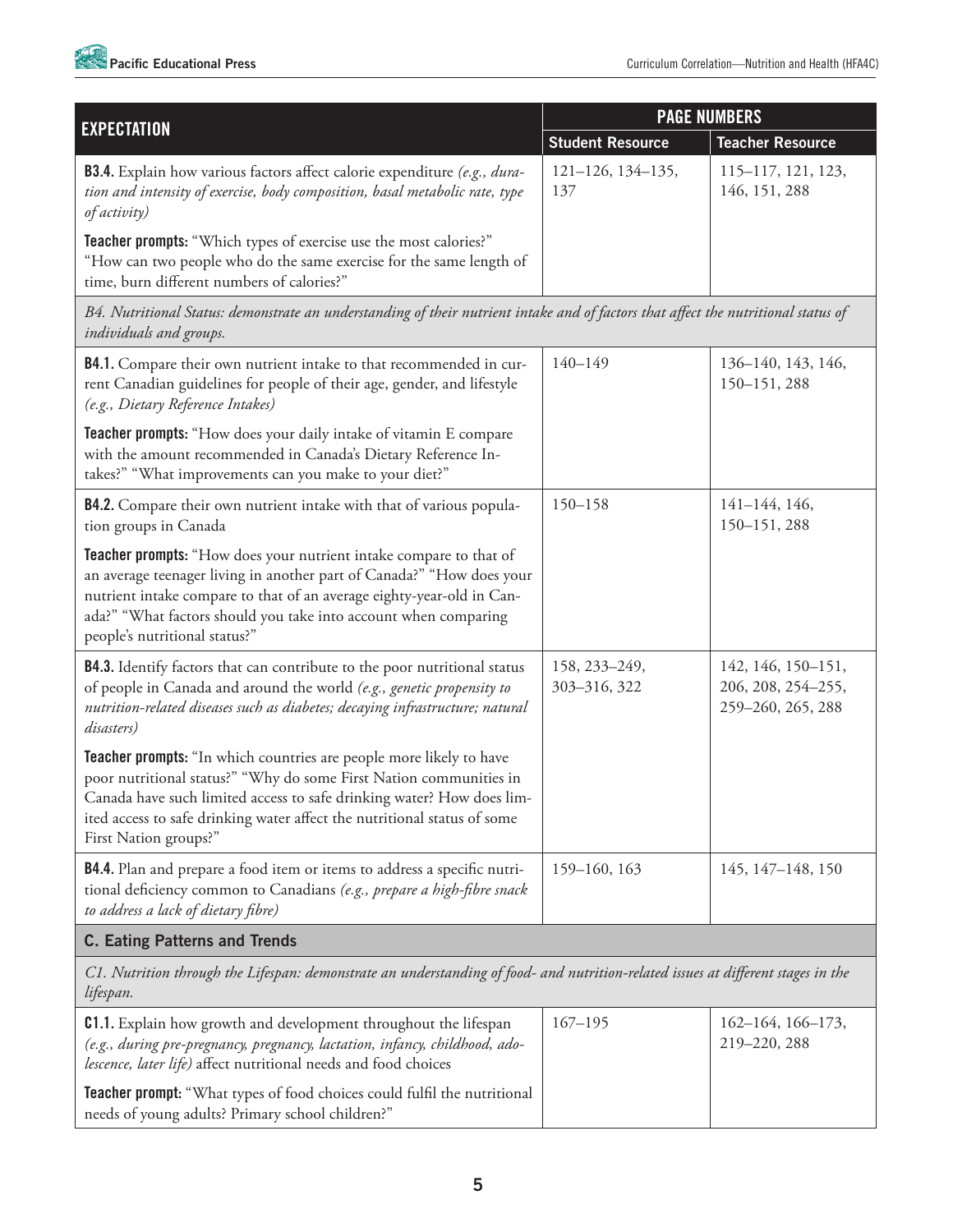

| <b>EXPECTATION</b>                                                                                                                                                                                                                                                                                                                                 | <b>PAGE NUMBERS</b>     |                                              |
|----------------------------------------------------------------------------------------------------------------------------------------------------------------------------------------------------------------------------------------------------------------------------------------------------------------------------------------------------|-------------------------|----------------------------------------------|
|                                                                                                                                                                                                                                                                                                                                                    | <b>Student Resource</b> | <b>Teacher Resource</b>                      |
| <b>C1.2.</b> Explain how a variety of factors (e.g., familial, social, emotional,<br>cultural, religious, economic, geographic, ethical, psychological) influence<br>the food choices people make                                                                                                                                                  | $170 - 195$             | $165 - 167$ , 169, 172-<br>173, 219-220, 288 |
| Teacher prompts: "Do you choose different foods when eating with<br>your peers than when eating with your family? If so, why?" "How does<br>where you live affect your access to food?"                                                                                                                                                            |                         |                                              |
| <b>C1.3.</b> Describe food and nutrition products that are designed to meet<br>the needs of people at different stages of the lifespan (e.g., single-serving<br>products, baby foods, meal-replacement drinks)                                                                                                                                     | 179, 210-218            | 183, 186-187, 196,<br>219-220, 288           |
| Teacher prompt: "How do food companies target people at different<br>stages of the lifespan?" "What are some products designed to appeal to<br>parents of young children? To athletes? To seniors?"                                                                                                                                                |                         |                                              |
| <b>C1.4.</b> Plan and prepare a food item or items appropriate to the nutri-<br>tional needs of people at a specific stage of the lifespan                                                                                                                                                                                                         | 195, 197                | 168-171, 173                                 |
| C2. Nutrition and Disease: demonstrate an understanding of the relationships between nutrition, health, and disease.                                                                                                                                                                                                                               |                         |                                              |
| <b>C2.1.</b> Describe some eating practices that help in the prevention and<br>management of particular health conditions (e.g., allergies, diabetes,<br>cardiovascular disease, osteoporosis, kidney disease)                                                                                                                                     | 250-256                 | 207, 215-220, 288                            |
| Teacher prompt: "What types of fat would need to be reduced or elimi-<br>nated in the diet of someone with cardiovascular disease?"                                                                                                                                                                                                                |                         |                                              |
| <b>C2.2.</b> Identify social and emotional conditions that may result in un-<br>healthy eating patterns and contribute to illness and disease (e.g., busy<br>schedules, expectations related to body shape, stress, scarcity of resources)                                                                                                         | 246-249                 | 209-216, 219-220,<br>288                     |
| Teacher prompt: "How does stress affect your eating habits? What<br>might be some of the long-term consequences of regularly maintaining<br>such a diet?"                                                                                                                                                                                          |                         |                                              |
| C2.3. Explain how various factors (e.g., heredity/genetics, socio-economic<br>status, geography, lifestyle, activity levels) can contribute to nutrition-re-<br>lated illnesses and health conditions                                                                                                                                              | 232-249                 | 206, 208, 210-216,<br>219-220, 288           |
| <b>Teacher prompts:</b> "Are diseases such as diabetes, heart disease, or high<br>cholesterol always the result of heredity? What other factors might also<br>play a role?" "How does childhood poverty affect people's long-range<br>health outcomes?"                                                                                            |                         |                                              |
| <b>C2.4.</b> Describe and explain the reasons for the nutrient needs and<br>dietary requirements of people with specific illnesses or diseases (e.g.,<br>diabetes, HIV/AIDS) or people undergoing particular medical treat-<br>ments (e.g., people undergoing chemotherapy, people taking particular<br>pharmaceutical drugs or drug combinations) | 254-256                 | 216-220, 288                                 |
| <b>Teacher prompt:</b> "In what ways is diabetes management about much<br>more than just sugar intake?"                                                                                                                                                                                                                                            |                         |                                              |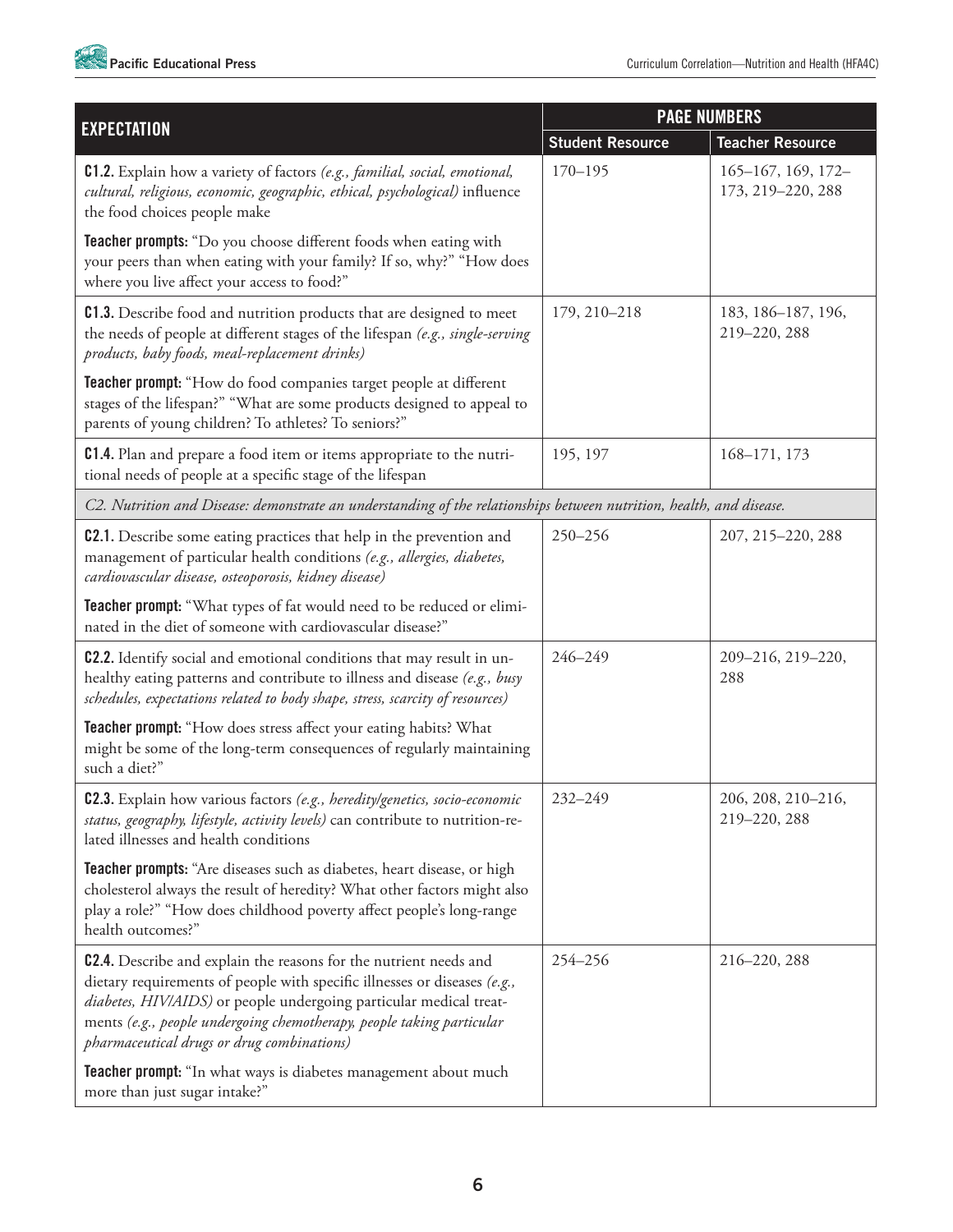

| <b>EXPECTATION</b>                                                                                                                                                                                                                                                                                                                                                                                                                       | <b>PAGE NUMBERS</b>     |                                    |
|------------------------------------------------------------------------------------------------------------------------------------------------------------------------------------------------------------------------------------------------------------------------------------------------------------------------------------------------------------------------------------------------------------------------------------------|-------------------------|------------------------------------|
|                                                                                                                                                                                                                                                                                                                                                                                                                                          | <b>Student Resource</b> | <b>Teacher Resource</b>            |
| <b>C2.5.</b> Explain the scientific basis for particular strategies to prevent<br>food- and nutrition-related diseases and illnesses                                                                                                                                                                                                                                                                                                     | 240, 250-253            | 207, 215-216,<br>219-220, 288      |
| <b>Teacher prompt:</b> "What are some specific strategies to prevent food- and<br>nutrition-related diseases and illnesses that align with the recommen-<br>dations in Canada's Food Guide?"                                                                                                                                                                                                                                             |                         |                                    |
| <b>C2.6.</b> Plan and prepare a food item or items to meet the nutritional<br>needs of people with a specific illness or disease                                                                                                                                                                                                                                                                                                         | 255, 257                | 216-219                            |
| C3. Trends and Patterns in Food and Nutrition: demonstrate an understanding of current Canadian trends and patterns in nutri-<br>tional guidelines and in food production and consumption.                                                                                                                                                                                                                                               |                         |                                    |
| <b>C3.1.</b> Analyse new and emerging food- and nutrition-related products<br>and services (e.g., additives, functional foods, whole-wheat pasta, soy<br>products, energy drinks, vitamin-enhanced drinks, local food initiatives,<br>agri-tourism, molecular gastronomy, the slow food movement) in terms<br>of their real or perceived benefits to Canadian consumers (e.g., health<br>benefits, time savings, environmental benefits) | 199-227, 276            | 183-188, 190, 196,<br>219-220, 288 |
| Teacher prompts: "What new foods are being marketed now, and<br>what is the perceived need that they are addressing?" "What are the<br>perceived benefits of vitamin-enhanced water?" "What groups are the<br>intended market for energy drinks?"                                                                                                                                                                                        |                         |                                    |
| <b>C3.2.</b> Explain why people adopt various eating patterns (e.g., vegetarian<br>diet, slow food diet, organic diet, weight-loss program)                                                                                                                                                                                                                                                                                              | $201 - 209$             | 183-184, 188, 196,<br>219-220, 288 |
| <b>C3.3.</b> Describe the effects on overall health of various popular diets and<br>food trends (e.g., low-carbohydrate diets, promotion of antioxidants and<br>phytochemicals)                                                                                                                                                                                                                                                          | 55-56, 201-219          | 183, 186-188, 196,<br>219-220, 288 |
| Teacher prompt: "What criteria would you use to assess whether a diet<br>is effective and nutritionally sound?"                                                                                                                                                                                                                                                                                                                          |                         |                                    |
| <b>C3.4.</b> Explain some ways in which scientific research on nutrition and<br>health has influenced government legislation and policy (e.g., nutrition<br>labelling requirements, trans-fat-reduction campaigns, school food and<br>beverage policies, policies to implement daily physical activity in schools)                                                                                                                       | 220-227                 | 194-196, 219-220,<br>288           |
| <b>C3.5.</b> Plan and prepare a food item or items using an ingredient that is<br>currently being marketed as a functional food (e.g., flax seed, high-pro-<br>tein pasta, blueberries, pomegranates, chia)'                                                                                                                                                                                                                             | 229                     | 188-189, 192-193,<br>196           |
| <b>D. Local and Global Issues</b>                                                                                                                                                                                                                                                                                                                                                                                                        |                         |                                    |
| D1. Food Security: demonstrate an understanding of various factors involved in achieving and maintaining food security.                                                                                                                                                                                                                                                                                                                  |                         |                                    |
| <b>D1.1.</b> Explain the importance of each of the key components of food<br>security (e.g., availability, accessibility, adequacy, acceptability, sustain-<br><i>ability</i> )                                                                                                                                                                                                                                                          | 302-316, 319            | 254-255, 259-261,<br>265, 286-288  |
| <b>Teacher prompt:</b> "Why would access to potable water be considered a<br>food security issue?"                                                                                                                                                                                                                                                                                                                                       |                         |                                    |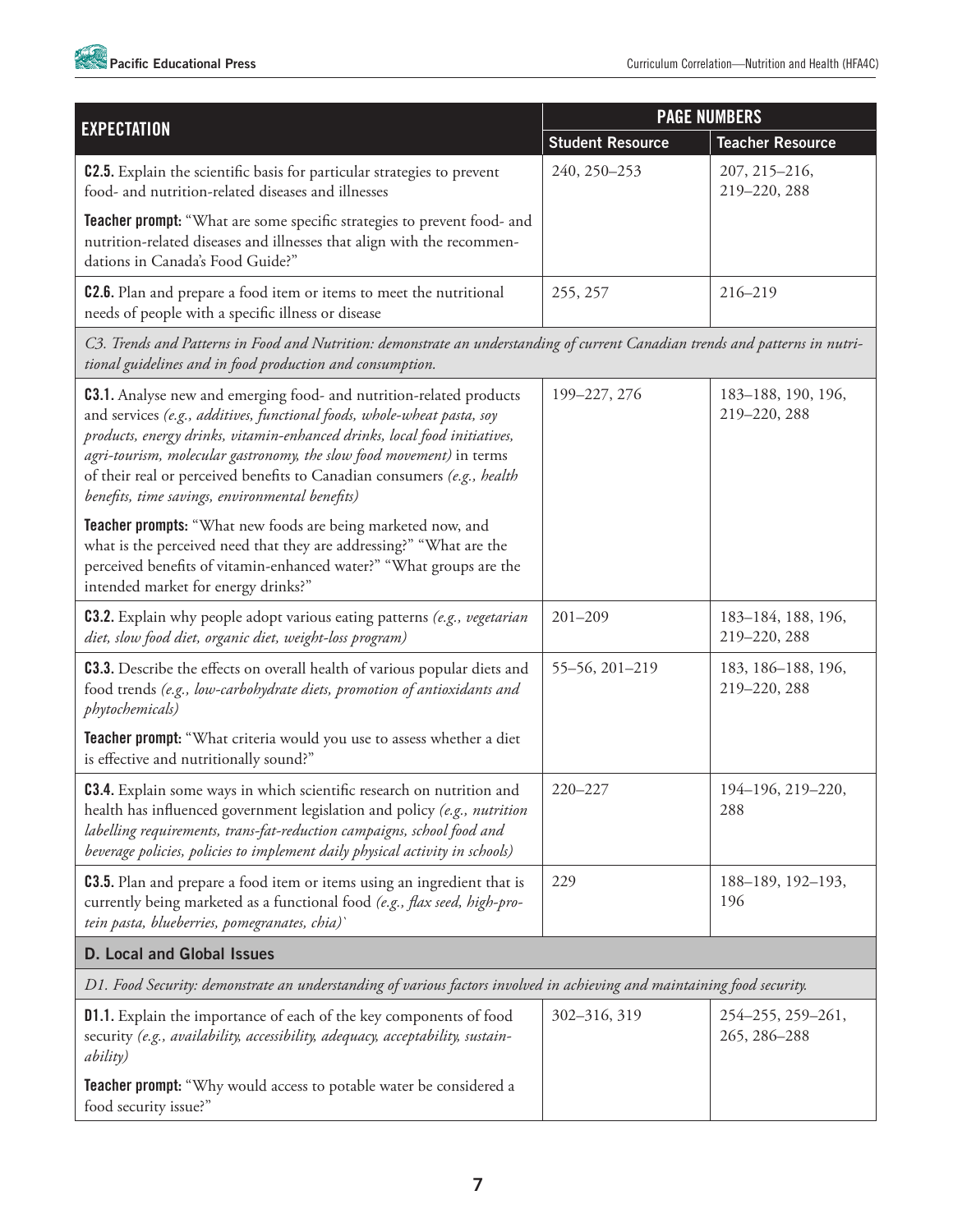

|                                                                                                                                                                                                                                                                                                                                                                                                                                                                                            | <b>PAGE NUMBERS</b>     |                              |
|--------------------------------------------------------------------------------------------------------------------------------------------------------------------------------------------------------------------------------------------------------------------------------------------------------------------------------------------------------------------------------------------------------------------------------------------------------------------------------------------|-------------------------|------------------------------|
| <b>EXPECTATION</b>                                                                                                                                                                                                                                                                                                                                                                                                                                                                         | <b>Student Resource</b> | <b>Teacher Resource</b>      |
| <b>D1.2.</b> Explain how social, cultural, economic, and political factors (e.g.,<br>gender, ethnicity, religious or political affiliation, employment, income)<br>contribute to nutritional inequalities among people within the same<br>community                                                                                                                                                                                                                                        | 303-316, 326-332        | 254-255, 265,<br>286-288     |
| <b>Teacher prompts:</b> "In wealthy countries how is it possible that some<br>people can go hungry?" "How is access to food sometimes used during<br>times of conflict to subjugate groups?"                                                                                                                                                                                                                                                                                               |                         |                              |
| <b>D1.3.</b> Describe the relationships between poverty, food insecurity, poor<br>nutrition, and poor health                                                                                                                                                                                                                                                                                                                                                                               | 305-307, 312            | 254-255, 265,<br>286-288     |
| <b>Teacher prompt:</b> "How does poverty affect one's ability to get food?"                                                                                                                                                                                                                                                                                                                                                                                                                |                         |                              |
| D1.4. Explain how various food-distribution systems affect food secu-<br>rity, locally and globally (e.g., farmers' markets supply local foods from<br>identifiable sources; large supermarkets provide increased access to foods<br>year-round but may contribute to lack of access to foods in other countries;<br>fair-trade networks guarantee the working conditions of the food produc-<br>ers but may lead to choices to grow cash crops rather than food for local<br>consumption) | 317-332                 | 256-258, 265, 288            |
| Teacher prompt: "How do changes in demand for local foods affect the<br>food security of farmers and communities?"                                                                                                                                                                                                                                                                                                                                                                         |                         |                              |
| <b>D1.5.</b> Demonstrate the ability to act to combat food insecurity at the<br>local and global level (e.g., write to elected representatives or government<br>officials; volunteer with a breakfast program; fundraise for community<br>water wells; plant trees; buy products from women-led cooperatives; become<br>involved in a community garden; work on a local farm)                                                                                                              | 317-325, 328-333        | 258-265, 286-288             |
| Teacher prompts: "What criteria will you use to determine the best<br>course of action that you could take to fight food insecurity?" "How do<br>women-led cooperatives help to fight food insecurity?"                                                                                                                                                                                                                                                                                    |                         |                              |
| D2. Food Production and Supply: demonstrate an understanding of various factors that affect food production and supply.                                                                                                                                                                                                                                                                                                                                                                    |                         |                              |
| <b>D2.1.</b> Outline how geographical factors, physical conditions, and nat-<br>ural disasters (e.g., climate, weather, soil conditions, proximity to water,<br>mudslides, floods, earthquakes) affect food supply and production                                                                                                                                                                                                                                                          | $265 - 270$             | 232-234, 244,<br>286-288     |
| <b>Teacher prompt:</b> "Why are the soil conditions in the Holland Marsh so<br>favourable to crop growth?"                                                                                                                                                                                                                                                                                                                                                                                 |                         |                              |
| <b>D2.2.</b> Explain the effects of various agricultural methods (e.g., crop rota-<br>tion, integrated pest management, fallow fields, intercropping, no tillage)<br>on local or global food production and yields                                                                                                                                                                                                                                                                         | $281 - 290$             | 238-241, 244-246,<br>286-288 |
| <b>Teacher prompts:</b> "Why might regular tillage of soil decrease crop<br>yields?" "How can leaving a field fallow for a season lead to increases in<br>crop yields in future years?"                                                                                                                                                                                                                                                                                                    |                         |                              |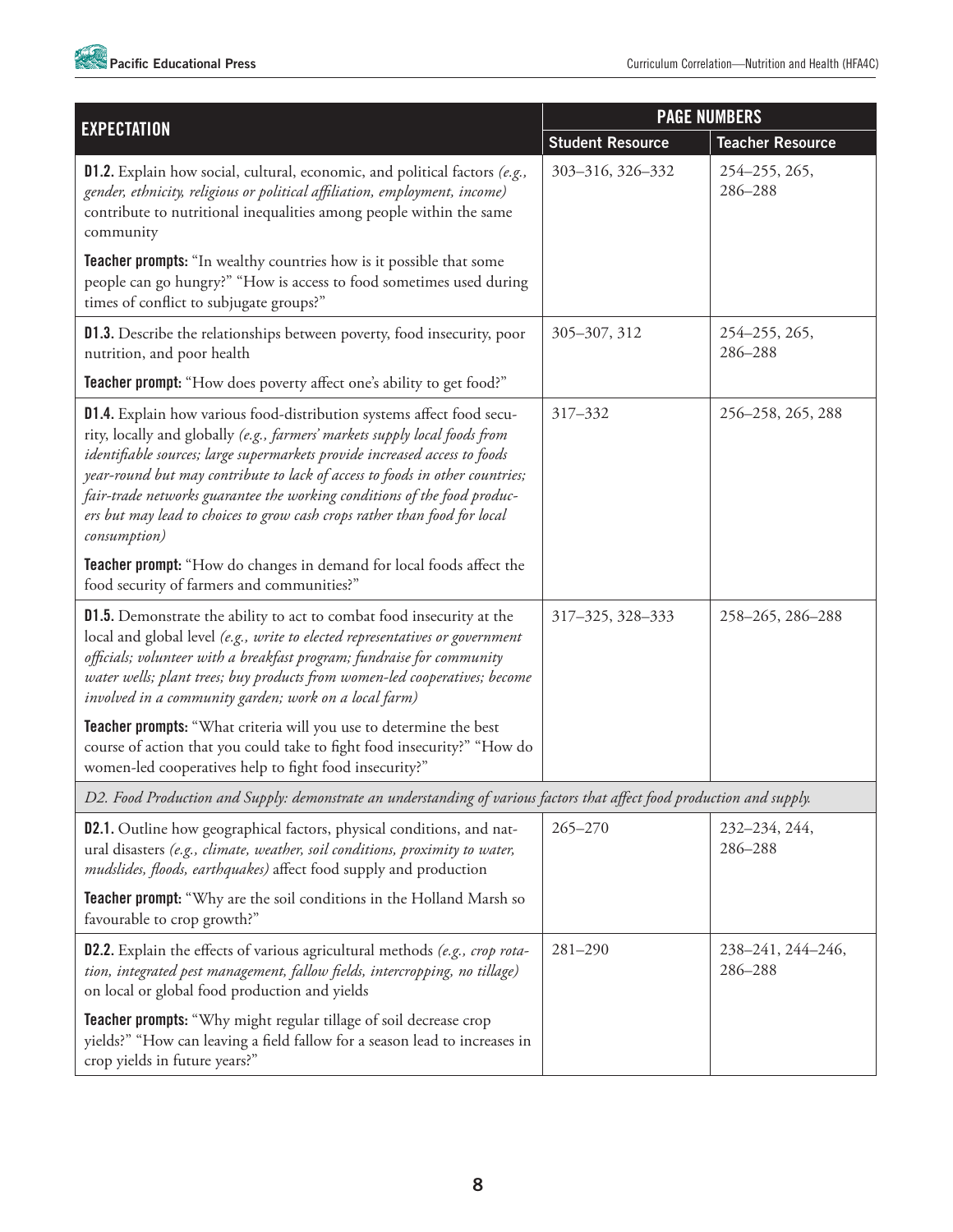

| <b>EXPECTATION</b>                                                                                                                                                                                                                                                                                                                                                                                                                                                                                                                   | <b>PAGE NUMBERS</b>     |                                   |
|--------------------------------------------------------------------------------------------------------------------------------------------------------------------------------------------------------------------------------------------------------------------------------------------------------------------------------------------------------------------------------------------------------------------------------------------------------------------------------------------------------------------------------------|-------------------------|-----------------------------------|
|                                                                                                                                                                                                                                                                                                                                                                                                                                                                                                                                      | <b>Student Resource</b> | <b>Teacher Resource</b>           |
| D2.3. Explain the effect of various economic, social, and political<br>factors (e.g., debt-repayment obligations, demand for cash crops, oil prices,<br>freetrade agreements, trade embargos or bans, controls on fishing and<br>hunting, import-export restrictions designed to prevent or control outbreaks<br>of disease)                                                                                                                                                                                                         | $271 - 280$             | 231-232, 235-239,<br>244, 286-288 |
| on food supply and production                                                                                                                                                                                                                                                                                                                                                                                                                                                                                                        |                         |                                   |
| Teacher prompt: "How do fluctuations in the price of oil on world<br>markets affect food production?"                                                                                                                                                                                                                                                                                                                                                                                                                                |                         |                                   |
| D2.4. Analyse the effect of various trends in agriculture and aquaculture<br>(e.g., organic farming, use of antibiotics, fish farming, genetic engineer-<br>ing, greenhouse food production) on local and global food supply and<br>production                                                                                                                                                                                                                                                                                       | 287, 289, 291-297       | 240, 242-244,<br>286-288          |
| <b>Teacher prompts:</b> "How has genetic engineering affected the production<br>and consumption of food?" "What regulations have Health Canada<br>and the Canadian Food Inspection Agency put in place regarding the<br>use of antibiotics with Canadian livestock? How are the regulations<br>different for organic farming in Canada? How might the differences<br>between organic and traditional farming practices with respect to the<br>use of antibiotics lead to differences in the amount and quality of meat<br>produced?" |                         |                                   |
| D3. Food Production and the Environment: demonstrate an understanding of the effects of food production on the environment                                                                                                                                                                                                                                                                                                                                                                                                           |                         |                                   |
| <b>D3.1.</b> Describe how consumer food choices affect the environment,<br>locally and globally (e.g., demand for imported food increases the amount<br>of energy used in transportation; choice of overpackaged products increases<br>the volume of waste going to landfills; choice of fair-trade products supports<br>sustainable farming and small-scale farmers; demand for local produce<br>supports farmers' markets and reduces use of fossil fuels)                                                                         | 357-363                 | 279, 281-288                      |
| Teacher prompt: "What is the environmental impact of purchasing<br>overpackaged foods? Of purchasing bottled water?"                                                                                                                                                                                                                                                                                                                                                                                                                 |                         |                                   |
| <b>D3.2.</b> Explain the effect on the environment of various agricultural<br>trends (e.g., growing crops for biofuels) and food-production technolo-<br>gies (e.g., types of farm equipment, types of energy sources, climate-control<br>techniques, genetic engineering of foods)                                                                                                                                                                                                                                                  | 338-348                 | 273-275, 280,<br>286-288          |
| <b>Teacher prompt:</b> "What are some positive and negative environmental<br>effects associated with the production and consumption of genetically<br>modified foods?"                                                                                                                                                                                                                                                                                                                                                               |                         |                                   |
| <b>D3.3.</b> Explain the effect of various environmental protection laws and<br>regulations on food supply and production (e.g., policies related to forest<br>preservation, fuel emission standards, pesticide use)                                                                                                                                                                                                                                                                                                                 | 278-280, 349            | 240-241, 276-278,<br>286-288      |
| <b>Teacher prompts:</b> "What impact have codfishing bans on the east coast<br>of Canada had on the fishing and fish-processing industries?" "How do<br>current fishing and hunting bans affect relationships between Aborigi-<br>nal and non-Aboriginal people in Canada?"                                                                                                                                                                                                                                                          |                         |                                   |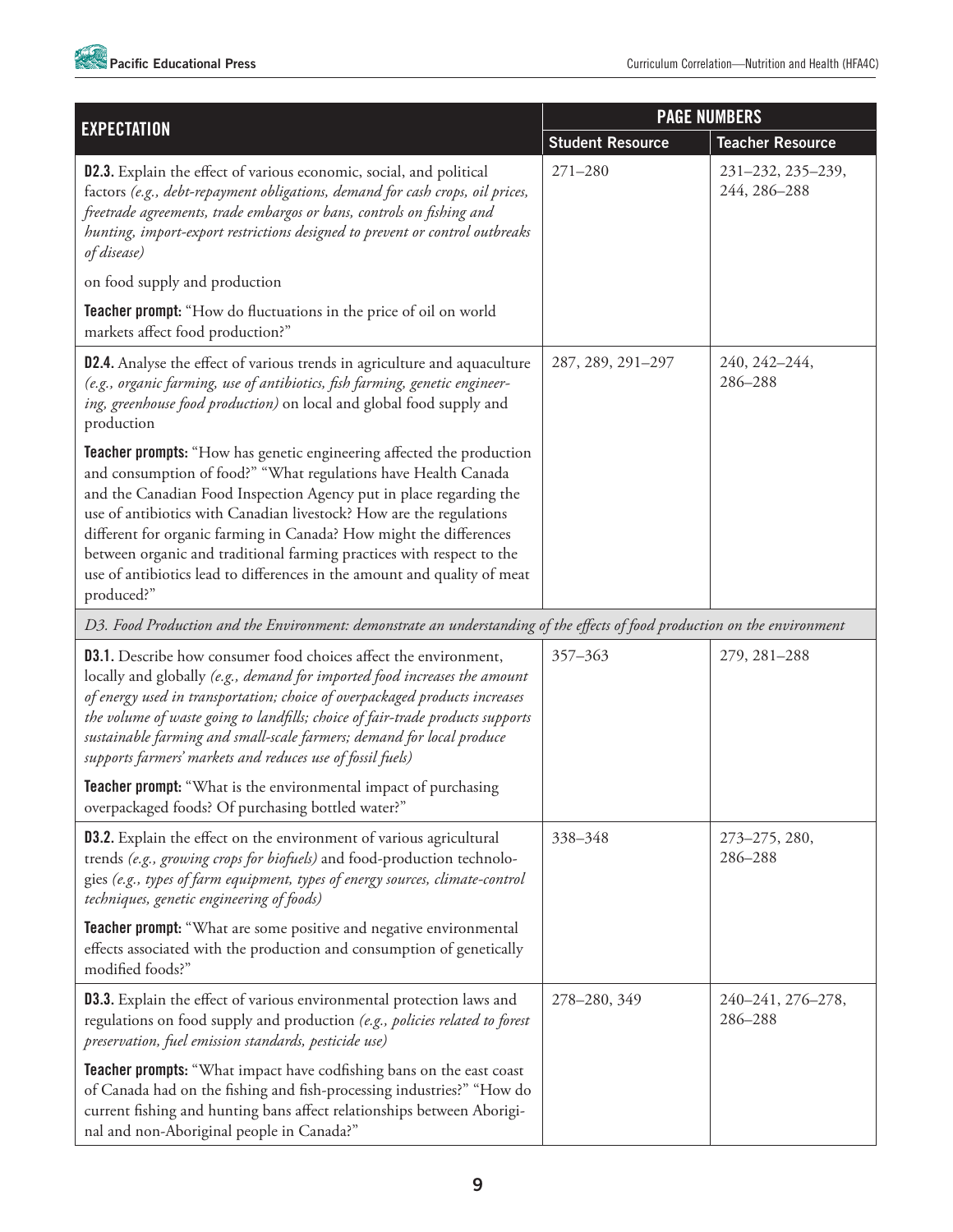|                                                                                                                                                                                                                                                                                                                                                                                                                                                                                              | <b>PAGE NUMBERS</b>     |                                                                              |
|----------------------------------------------------------------------------------------------------------------------------------------------------------------------------------------------------------------------------------------------------------------------------------------------------------------------------------------------------------------------------------------------------------------------------------------------------------------------------------------------|-------------------------|------------------------------------------------------------------------------|
| <b>EXPECTATION</b>                                                                                                                                                                                                                                                                                                                                                                                                                                                                           | <b>Student Resource</b> | <b>Teacher Resource</b>                                                      |
| <b>D3.4.</b> Demonstrate an understanding of health, safety, and environ-<br>mental issues related to food supply and production (e.g., risks associ-<br>ated with bioaccumulation of pesticides and hormones, risks of contami-<br>nation during food production), and identify legislation that is designed<br>to protect Canadian consumers (e.g., Canada Agricultural Products Act,<br>Food and Drugs Act)                                                                               | 350-356                 | 277-280, 286-288                                                             |
| Teacher prompts: "How can consumer awareness of the food-produc-<br>tion process benefit food producers, consumers, and the environment?"<br>"What are the health risks associated with the use of bisphenol A?"                                                                                                                                                                                                                                                                             |                         |                                                                              |
| <b>E. Food-Preparation Skills</b>                                                                                                                                                                                                                                                                                                                                                                                                                                                            |                         |                                                                              |
| E1. Kitchen Safety: demonstrate an understanding of the practices that ensure or enhance kitchen safety.                                                                                                                                                                                                                                                                                                                                                                                     |                         |                                                                              |
| <b>E1.1.</b> Describe common accidents that can occur in the kitchen $(e.g.,$<br>cuts, burns, fires, falls, poisoning, electric shocks)                                                                                                                                                                                                                                                                                                                                                      | $23 - 34$               | 52-53, 58-59                                                                 |
| E1.2. Demonstrate an understanding of safe practices within the<br>food-preparation area (e.g., safely handle hot foods; prevent spatters,<br>scalds, and cuts; wipe up spills immediately)                                                                                                                                                                                                                                                                                                  | $23 - 30$               | 52-53, 58-61, 83,<br>105, 125, 148, 171,<br>193, 218, 246, 263,<br>285       |
| <b>E1.3.</b> Demonstrate an understanding of appropriate emergency re-<br>sponses to common accidents associated with food preparation (e.g.,<br>cuts, burns, scalds, fires)                                                                                                                                                                                                                                                                                                                 | $23 - 34$               | 53-54, 58-59                                                                 |
| E2. Food Safety: demonstrate an understanding of practices that ensure or enhance food safety.                                                                                                                                                                                                                                                                                                                                                                                               |                         |                                                                              |
| <b>E2.1.</b> Outline the causes and symptoms of food-borne illnesses (e.g., E.<br>coli poisoning, botulism poisoning, Clostridium perfringens poisoning,<br>salmonellosis, listeriosis) and techniques for preventing these illnesses                                                                                                                                                                                                                                                        | $14 - 21$               | 46-48, 51, 58-59                                                             |
| <b>E2.2.</b> Use appropriate personal hygiene practices to prevent contamina-<br>tion of food (e.g., wash hands frequently; cover a cough or sneeze in their<br>sleeve; use gloves to cover cuts or wounds; tie hair back)                                                                                                                                                                                                                                                                   | $24 - 25$               | $46-48, 50-51, 58-61$                                                        |
| <b>E2.3.</b> Use safe food-handling practices to prevent cross-contamination<br>by pathogens, parasites, and allergens in the food-preparation area<br>(e.g., wash fresh produce; sanitize cutting boards after contact with meat<br>products; sanitize implements that come into contact with allergens when<br>preparing food for or with people with known allergies; sanitize work<br>surfaces; replace and/or sanitize sponges or cloths frequently; use proper<br>clean-up procedures) | $17 - 22$               | $46-48, 50-51, 58-61$                                                        |
| <b>E2.4.</b> Follow appropriate protocols to ensure food safety (e.g., cook foods<br>to recommended temperatures; keep hot foods hot and cold foods cold; store<br>food appropriately; wipe tops of cans before opening; check "best-before"<br>dates; demonstrate awareness of common allergenic ingredients)                                                                                                                                                                               | $15 - 22$               | $48 - 50, 58 - 61, 83,$<br>105, 125, 148, 171,<br>193, 218, 246, 263,<br>285 |